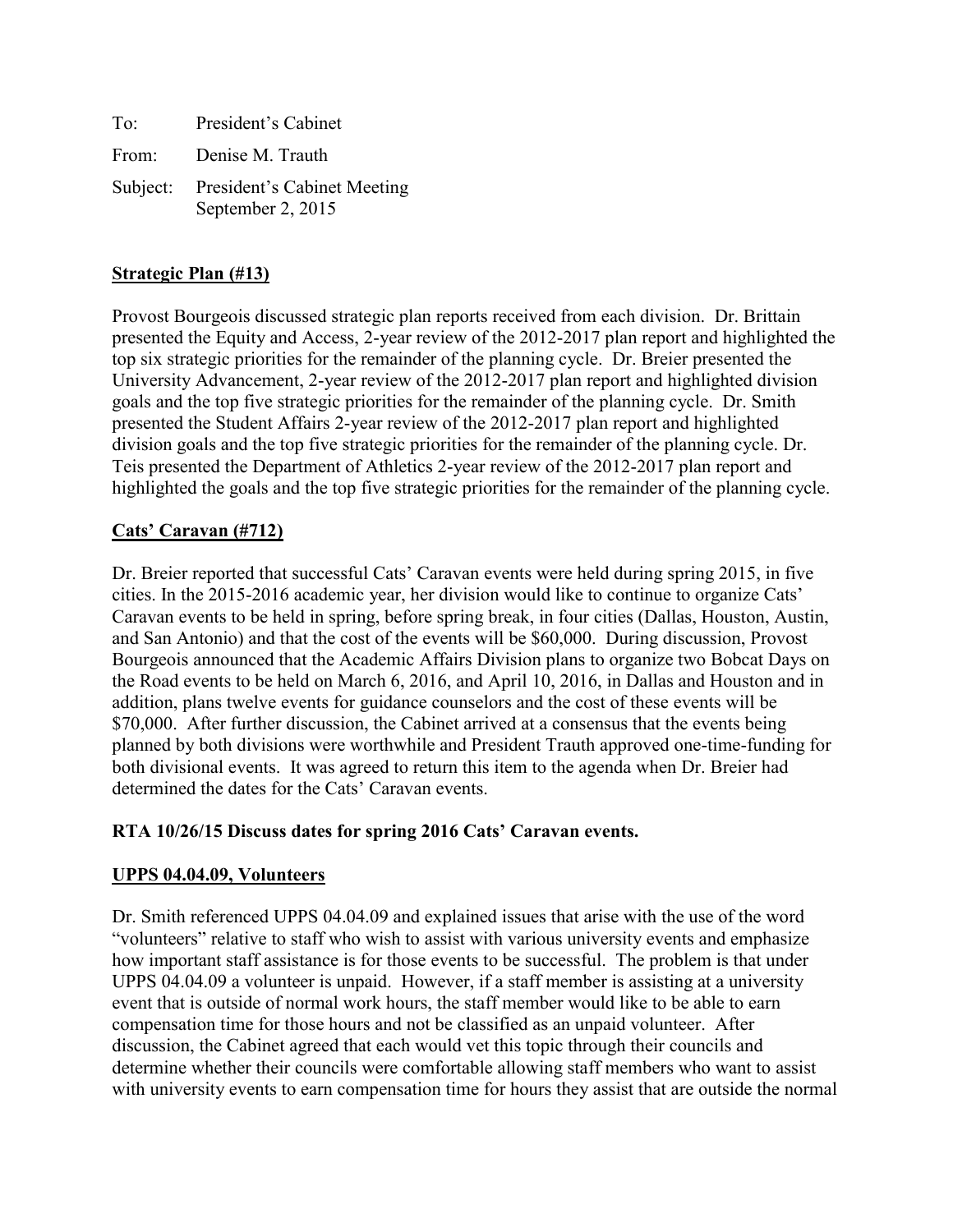work hours with the understanding that this type of policy would have no effect on the right of the supervisor to supervise the taking of compensation time. Cabinet members agreed to return this item to the agenda to report the position of their respective councils.

## **RTA 11/2/15 Discuss position of divisional councils on issue of allowing staff to assist at university events and earn compensation time for hours outside of the normal work hours.**

# **President's Update (#556)**

# **Facilities Planning/Campus Master Plan (#91)**

President Trauth announced that at the Campus Master Plan will be discussed at the next Cabinet meeting.

# **Presidential Fellow (#528)**

President Trauth welcomed Dr. Lisa Lloyd, Presidential Fellow, to the President's Cabinet.

Dr. Lloyd expressed her appreciation for her appointment as the Presidential Fellow and her excitement to serve on the President's Cabinet.

President Trauth announced that she is creating a list of projects that will be funded by HEF and will communicate that information to the campus.

## **Significant Issues (#01)**

Provost Bourgeois reported that he was grateful for formal approval by the President of new staff positions and that funding for many of the positions had come from core research funding methods.

Provost Bourgeois announced that both overall research expenditures and restricted research expenditures had increased significantly.

Mr. Algoe discussed fencing that will be placed around the Loop 82 construction before the first football game and explained that the fencing will remain for two years.

Mr. Algoe discussed a concern relating to service animals. After discussion, it was determined that Mr. Algoe would work with Dr. Smith and Provost Bourgeois to determine the issues involved and bring this topic back to the Cabinet.

## **RTA 11/16/15 ADA, Service Animals Discuss status of compliance with ADA, Service Animals.**

Mr. Pierce reported that he will present the priorities for his division at a future Cabinet meeting.